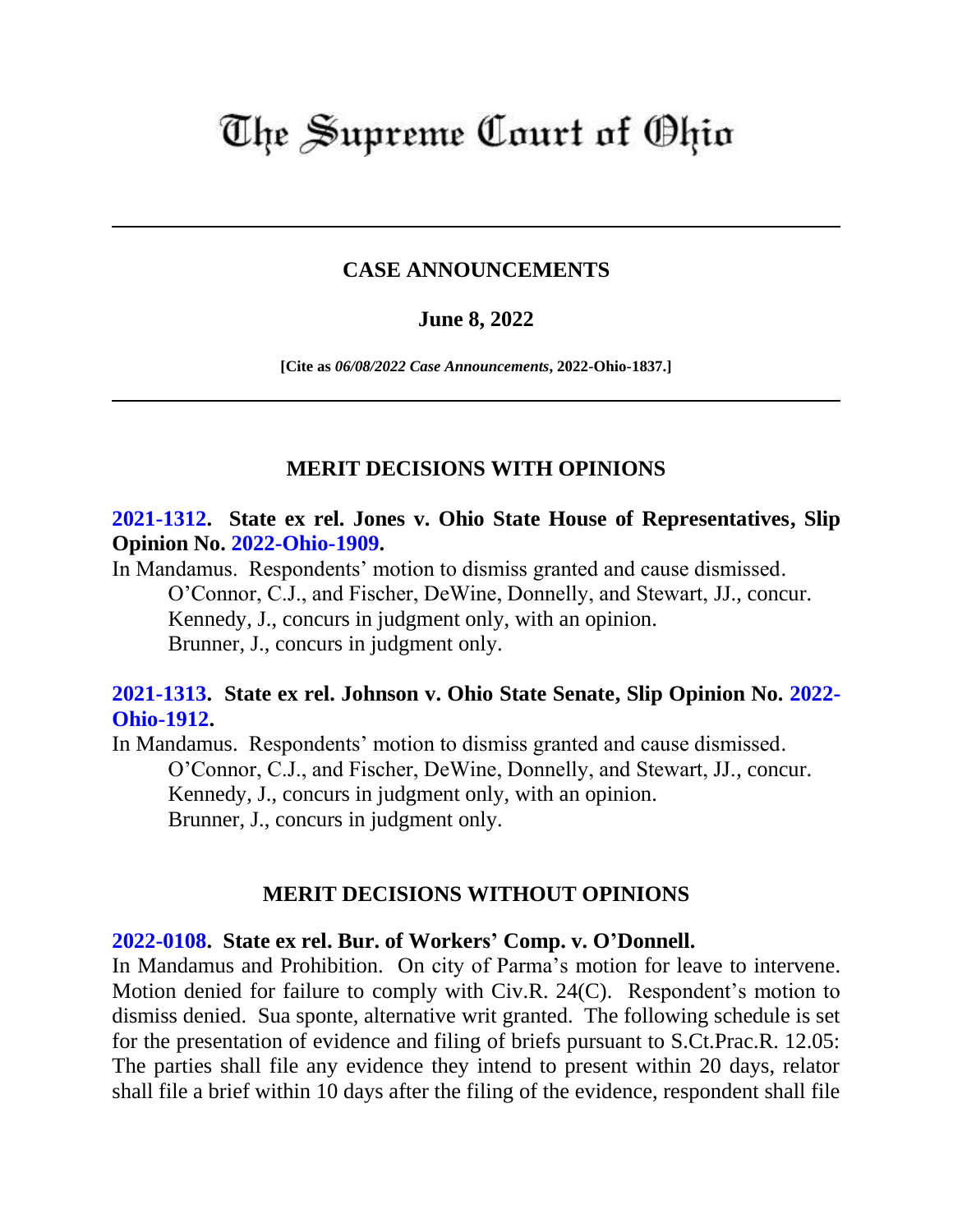a brief within 20 days after the filing of relator's brief, and relator may file a reply brief within 7 days after the filing of respondent's brief.

O'Connor, C.J., and Kennedy, Fischer, DeWine, Donnelly, and Stewart, JJ., concur.

Brunner, J., would grant the motion for leave to intervene.

## **[2022-0191.](https://www.supremecourt.ohio.gov/Clerk/ecms/#/caseinfo/2022/0191) State ex rel. Ware v. Pureval.**

In Mandamus. On relator's motion for default judgment. Motion denied. Respondent's motion to dismiss denied. Sua sponte, alternative writ granted. The following schedule is set for the presentation of evidence and filing of briefs pursuant to S.Ct.Prac.R. 12.05: The parties shall file any evidence they intend to present within 20 days, relator shall file a brief within 10 days after the filing of the evidence, respondent shall file a brief within 20 days after the filing of relator's brief, and relator may file a reply brief within 7 days after the filing of respondent's brief.

Kennedy, DeWine, Donnelly, Stewart, and Brunner, JJ., concur.

O'Connor, C.J., and Fischer, J., concur in part and dissent in part and would grant the motion to dismiss.

## **[2022-0281.](https://www.supremecourt.ohio.gov/Clerk/ecms/#/caseinfo/2022/0281) Knox v. State.**

In Mandamus. On respondents' motion to dismiss. Motion granted. Cause dismissed.

O'Connor, C.J., and Kennedy, Fischer, DeWine, Donnelly, Stewart, and Brunner, JJ., concur.

# **[2022-0285.](https://www.supremecourt.ohio.gov/Clerk/ecms/#/caseinfo/2022/0285) Cook v. Chambers-Smith.**

In Prohibition. On motions to dismiss of respondents Judge Vernon Preston, Judge Reginald J. Routson, and Annette Chambers-Smith. Motions granted. Relator's motions for default judgment, motion to amend response, and motion for discovery denied. Phillip Riegle's motion for judgment on pleadings granted. Cause dismissed.

O'Connor, C.J., and Kennedy, Fischer, DeWine, Donnelly, Stewart, and Brunner, JJ., concur.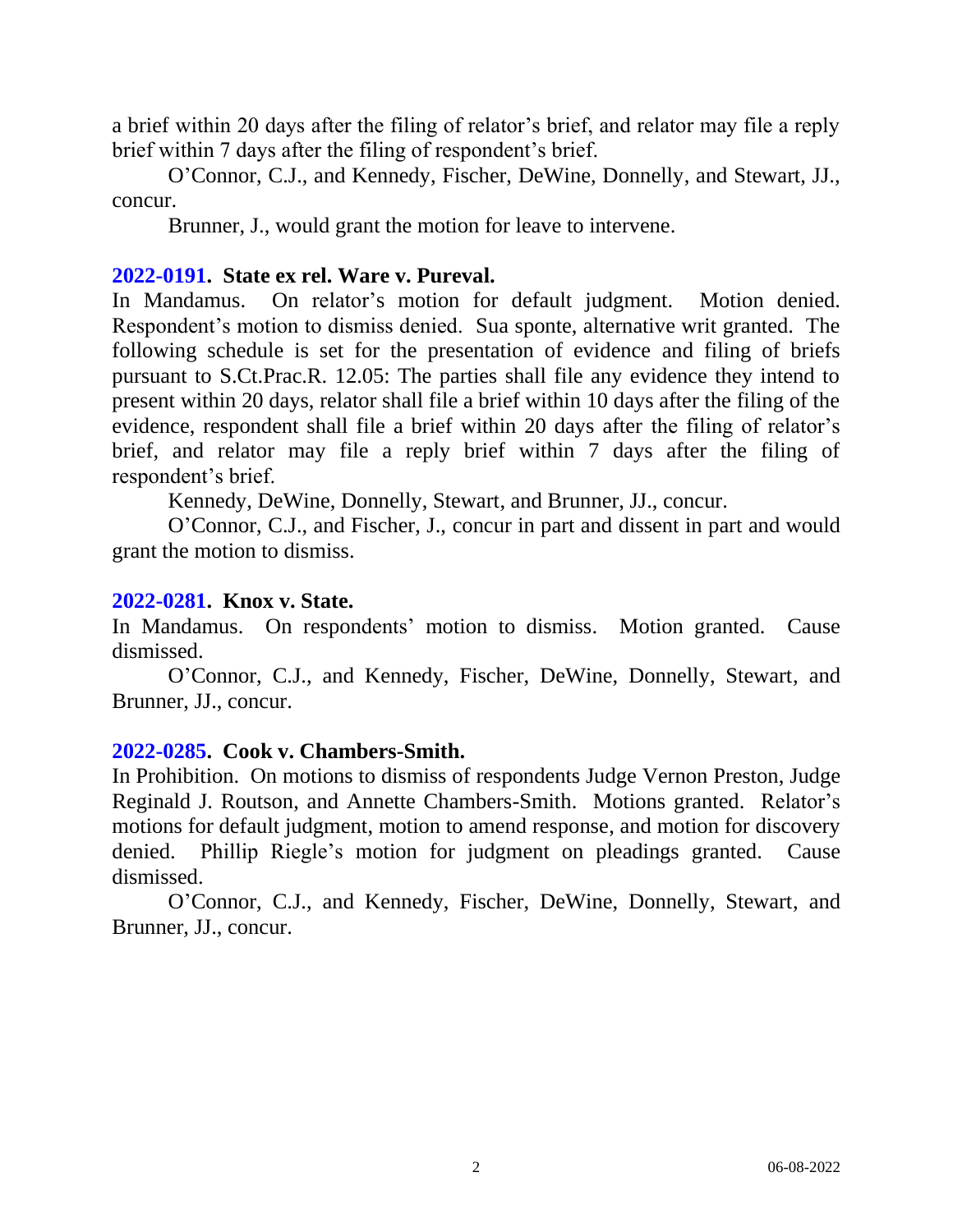#### **[2022-0308.](https://www.supremecourt.ohio.gov/Clerk/ecms/#/caseinfo/2022/0308) State ex rel. Carter v. Walsh.**

In Mandamus. On relator's motion to pause. Motion denied. Relator's motion for standby counsel, motion to continue pro se "and to unpause mandamus," and motion to respond to motion to dismiss denied. Respondent's motion for judgment on pleadings granted. Cause dismissed.

O'Connor, C.J., and Kennedy, Fischer, DeWine, Donnelly, Stewart, and Brunner, JJ., concur.

#### **[2022-0309.](https://www.supremecourt.ohio.gov/Clerk/ecms/#/caseinfo/2022/0309) State ex rel. Crawford v. Walsh.**

In Mandamus. On respondent's motion to dismiss. Motion granted. Cause dismissed.

O'Connor, C.J., and Kennedy, Fischer, DeWine, Donnelly, Stewart, and Brunner, JJ., concur.

#### **[2022-0310.](https://www.supremecourt.ohio.gov/Clerk/ecms/#/caseinfo/2022/0310) State ex rel. Higgins v. Walsh.**

In Mandamus. On relator's motion for standby counsel. Motion denied. Relator's motion to pause denied. Respondent's motion for judgment on pleadings granted. Relator's "motion to unpause and continue pro se" and "motion asking for relief" denied as moot. Cause dismissed.

O'Connor, C.J., and Kennedy, Fischer, DeWine, Donnelly, Stewart, and Brunner, JJ., concur.

## **[2022-0311.](https://www.supremecourt.ohio.gov/Clerk/ecms/#/caseinfo/2022/0311) State ex rel. Davis v. Walsh.**

In Mandamus. On respondent's motion to dismiss. Motion granted. Cause dismissed.

O'Connor, C.J., and Kennedy, Fischer, DeWine, Donnelly, Stewart, and Brunner, JJ., concur.

#### **[2022-0312.](https://www.supremecourt.ohio.gov/Clerk/ecms/#/caseinfo/2022/0312) State ex rel. Griffin v. Walsh.**

In Mandamus. On respondent's motion to dismiss. Motion granted. Cause dismissed.

O'Connor, C.J., and Kennedy, Fischer, DeWine, Donnelly, Stewart, and Brunner, JJ., concur.

## **[2022-0313.](https://www.supremecourt.ohio.gov/Clerk/ecms/#/caseinfo/2022/0313) State ex rel. Griffin v. Oldfield.**

In Mandamus. On respondent's motion to dismiss. Motion granted. Cause dismissed.

O'Connor, C.J., and Kennedy, Fischer, DeWine, Donnelly, Stewart, and Brunner, JJ., concur.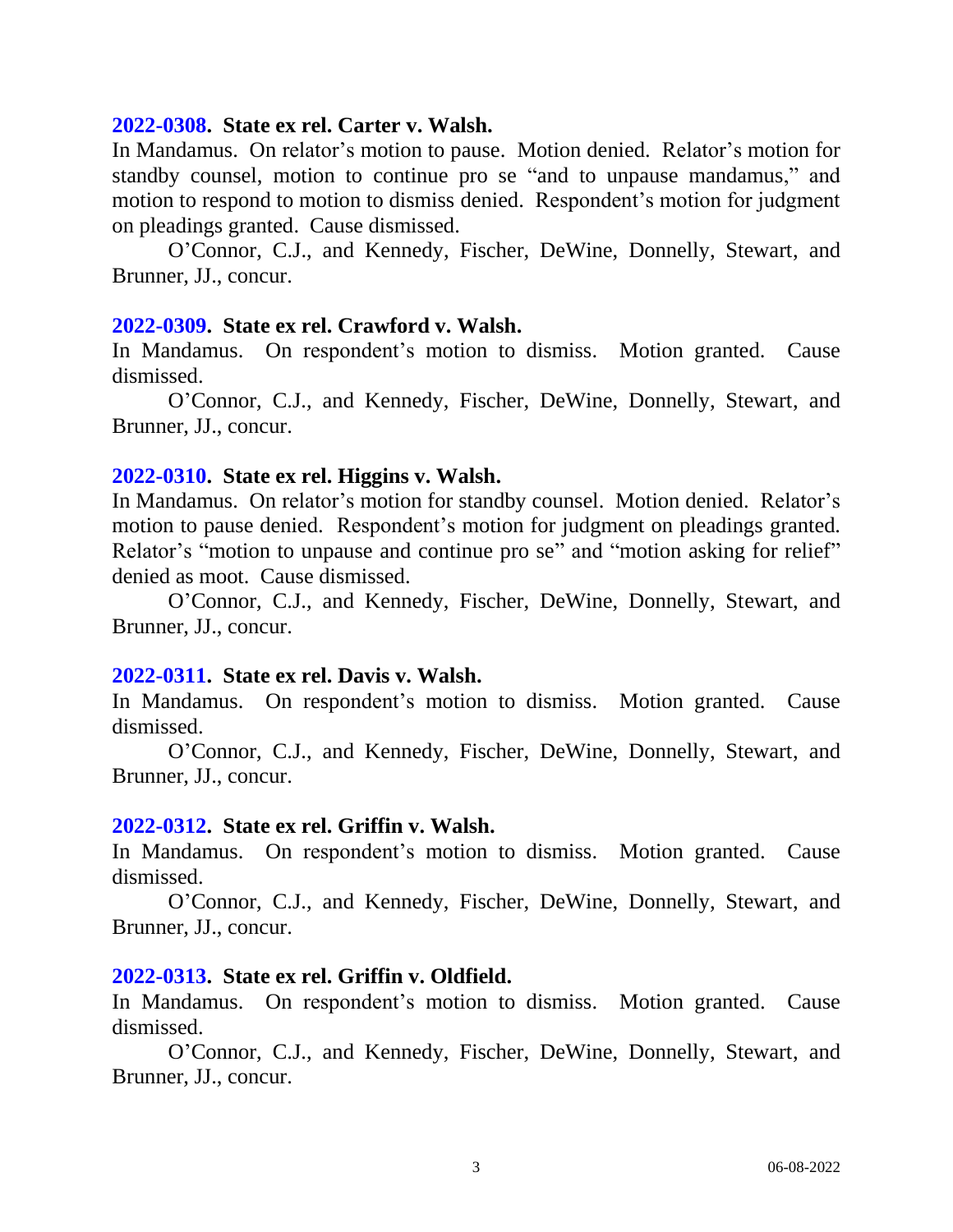#### **[2022-0314.](https://www.supremecourt.ohio.gov/Clerk/ecms/#/caseinfo/2022/0314) State ex rel. Lewis v. Walsh.**

In Mandamus. On respondent's motion to dismiss. Motion granted. Cause dismissed.

O'Connor, C.J., and Kennedy, Fischer, DeWine, Donnelly, Stewart, and Brunner, JJ., concur.

#### **[2022-0323.](https://www.supremecourt.ohio.gov/Clerk/ecms/#/caseinfo/2022/0323) Silver v. State.**

In Prohibition. On respondent Judge Ashley Kilbane's motion to dismiss. Motion granted. Sua sponte, cause dismissed as to all respondents.

O'Connor, C.J., and Kennedy, Fischer, DeWine, Donnelly, Stewart, and Brunner, JJ., concur.

#### **[2022-0346.](https://www.supremecourt.ohio.gov/Clerk/ecms/#/caseinfo/2022/0346) Griffitts v. Medina.**

In Quo Warranto. On respondents' motions to dismiss. Motions granted. Cause dismissed.

O'Connor, C.J., and Kennedy, Fischer, DeWine, Donnelly, Stewart, and Brunner, JJ., concur.

#### **[2022-0360.](https://www.supremecourt.ohio.gov/Clerk/ecms/#/caseinfo/2022/0360) Arnoff v. Cuyahoga Cty. Fiscal Office.**

Miscellaneous case. On respondent's motion to dismiss. Motion granted. Relator's motion for deposition by written questions and interrogatory for Cuyahoga County Auditor Dennis Kennedy denied as moot. Cause dismissed.

O'Connor, C.J., and Kennedy, Fischer, DeWine, Donnelly, Stewart, and Brunner, JJ., concur.

## **MOTION AND PROCEDURAL RULINGS**

#### **[2008-1098.](https://www.supremecourt.ohio.gov/Clerk/ecms/#/caseinfo/2008/1098) State v. Rarden.**

Butler App. No. CA200703077. On appellant's motion for order or relief pursuant to S.Ct.Prac.R. 4.01. Motion denied.

## **[2020-1498.](https://www.supremecourt.ohio.gov/Clerk/ecms/#/caseinfo/2020/1498) State ex rel. Ware v. Crawford.**

In Mandamus. On relator's motion for court order to compel respondent to comply with the court's order issued on February 8, 2022. Motion denied. Sua sponte, respondent ordered to show cause within 14 days why she should not be held in contempt for failing to provide the requested records per the court's February 8, 2022 order.